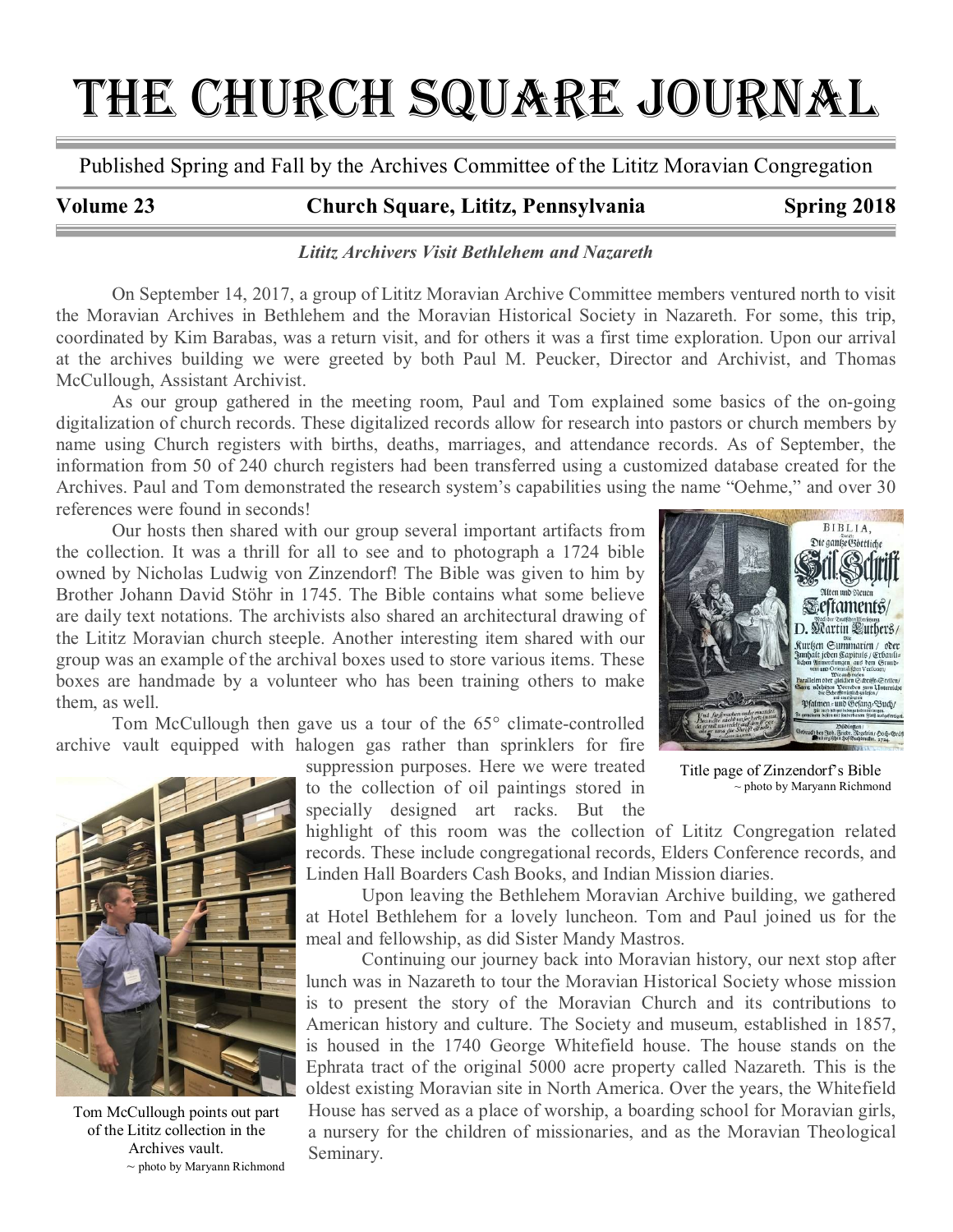#### The Church Square Journal

Published Spring and Fall by The Archives Committee of Lititz Moravian Congregation

Editor: Marian L. Shatto Church office: 717-626-8515

On-line editions can be found at lititzmoravian.org/museum—tours

Email: ChurchSqJnl@gmail.com

## From the Chair:

Welcome to the 2018 Spring edition of the Church Square Journal. The archive committee is pleased to continue a tradition started by current member Wayne B. LeFevre in 1976, restarted after 10 issues in 2008, and again resurrected once more in 2017 after another 10 issues. Issue # 23 has articles detailing our history, articles on current activities of the committee, and some things that are planned for the future.

Since about 2006 the committee has been looking at ways to better climate control our museum. In the spring of 2013 we had an architectural assessment done. We have implemented some of the recommendations already (repairing roof, new spouting) and are taking steps to finally overhaul the HVAC system. Stay tuned for updates.

Continued from Page 1:

Working with Suzanne Keller, Administrative Assistant and Operations Manager of the Moravian Historical Society, Kim Barabas was able to set up an informative visit to this property.



~ photo by Maryann Richmond

After introductions, we were presented an overview of the collection by Megan van Ravenswaay, Museum Director. Members of our group visited the various exhibits, including the music room. One of the most interesting instruments on display is John Antes' earliest dated instrument, a violin from 1759. A viola made by Antes in 1764 is believed to be the earliest extant viola made in America and is housed in the Lititz Congregation Archives museum. Additionally, we were able to view a 1776 pipe organ made by David Tannenberg.

Another artifact displayed is a rare 18th-century rifle made by Andres Albrecht at the Moravian settlement of Christian Springs. Further artifacts included paintings by John Valentine Haidt, textiles, furniture, photographs, maps, guns, tile and iron stoves, case clocks, and much more!

In addition to these items in the permanent collection, we were able to experience the special exhibit, Diverse Voices: Three

Perspectives of Early Bethlehem. This exhibit, created using period diaries, records, and other primary materials, allowed us to get a peek into the lives of three colonial residents of Bethlehem – a White woman, a Black man, and a Native American woman.

After our tour of the museum, Megan van Ravenswaay gave us a wonderful chance to see Gray Cottage, the oldest American Moravian building still standing. It is a one-and-a-half story log house built at Nazareth in October 1740 by the Moravians to shelter themselves during the winter. The building has been used as a boys' and girls' school, a choir house for widows, a nursery, and, until very recently, a rental property. The historical society is now in the process of refurbishing the Cottage to be used as a multimedia visitors' area. As the group wandered through this building, we were



~ John Clark, Archives Committee Chairman

Gray Cottage, Nazareth, PA ~ photo provided by Moravian Historical Society

inspired to think of those weary early Moravians arriving by ship from Georgia, hoping to find a place to continue their missionary activities. Quite an experience for them and for us!

 $\sim$  Maryann Richmond

The Archives Committee encourages readers to visit Nazareth and Bethlehem to see these and other examples of our earliest Moravian roots in Pennsylvania. The Whitefield House is open year round. The Archives is open to the public for special events and by appointment for scholarly research. Check out the websites of each for details.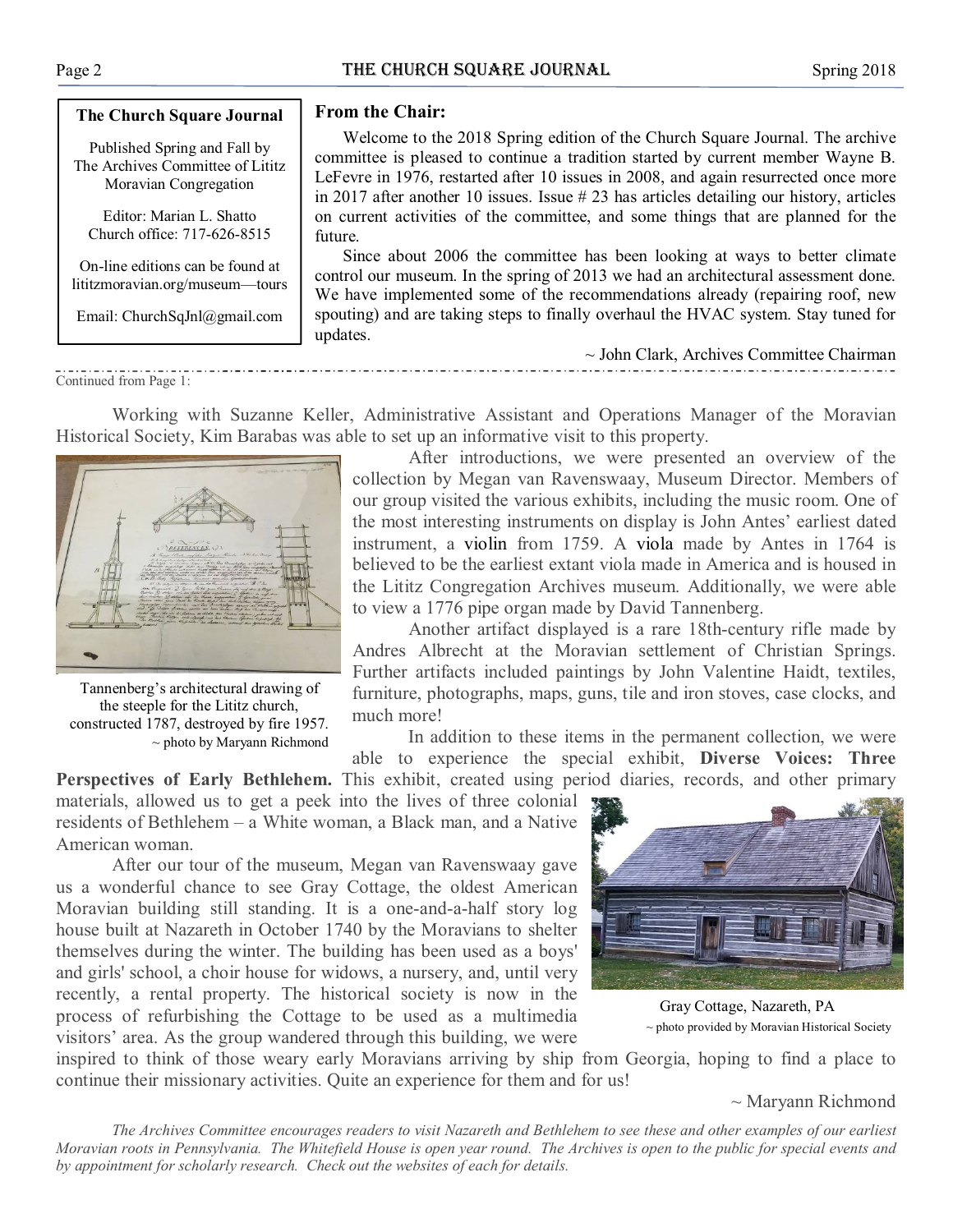# The Westhafers of Muddy Creek

Editor's Note: As the manager of on-line access to the translations of the Mattheaus Hehl History, I periodically receive from the church office referral of a request from someone researching family history. Such a request arrived last April from Sharon Beach, who with her two sisters was engaged in tracing their Westhafer ancestors, mid-eighteenth century immigrants from Germany who had become "Society" members of the Moravian community at Muddy Creek (near presentday Adamstown) which was later absorbed into the Lititz Moravian Congregation. We exchanged numerous emails over the succeeding months, with Bill Oehme also drawn into the conversation, as Lititz archivers worked to answer questions and fill in details of the Westhafer saga.

A few weeks before Christmas Bill and I each received a packet in the mail containing the results to date of the sisters' efforts. The manuscript comprises sixty-some pages, plus indexes and an extensive list of sources and references. We here in Lititz are most

familiar with the lives of those who lived within the Settlement community. This meticulously researched and richly illustrated volume provides a glimpse into the life of Society members, who lived and worked on their own lands outside the boundary of Lititz proper yet worshiped regularly with the congregation and strove to the best of their ability to live in accordance with Moravian principles.

With the permission of the three sisters – Donna Fulton Boyles, Linda Fulton McKay, and Sharon Fulton Beach – we are pleased to reproduce here brief excerpts from the volume "Our Fulton and Westhafer Ancestors Who Came to America and Thrived, Part Two of Two, the Westhafers", the authors' maternal line. Plans for publication of the research are now in the works. If any reader wants to be placed on a list for notification when the two chapters excerpted here are completed and available for purchase, please email to ChurchSqJnl@gmail.com.

# From Chapter One: The Journey Begins

The plan was to set sail during the summer of 1731 when the seas were calm, the winds favorable, and the sun bright. Yes, the voyage could be difficult as some had written; but the Newlanders promised passengers would be safe on British-built ships. Valentine Westhafer and family certainly must have gathered with family and church friends to say their last farewells. They likely left home in March to begin the first leg of the four to six week journey via river barge down the Rhine River to Rotterdam. Carts, loaded with possessions, were pulled from home to paths along streams and canals that fed into the river system. There, possessions were loaded onto animal-towed or poled flat bottom barges.

The Rhine River has its source in Switzerland and flows three hundred and eighty miles until it reaches the Port of Rotterdam. River progress was slow and uncertain, and travelers were required to comply with regulations of the existing principalities along the route. They were also required to pay tolls at thirty-six custom houses en-route and on occasion to pay bribes for permission to leave certain regions.

Each family provided for their own sustenance. With great good fortune, the Valentine Westhafer family reached Rotterdam by mid-April where they were met by crowds of Germanic emigrants also waiting over-booked ship passage.



Jongkind Johan Berthold The Port of Rotterdam  $\sim$  permitted use from Wikimedia Commons

Booking could take weeks. Tired after the long river journey, the family once again provided for its own sustenance and retired to a reed-covered shack in an encampment provided by the city.

In May 1731, the Valentine Westhafer family boarded the British ship Love  $\mathcal{Q}$  Unity under the command of Captain Jacob Lobb with great expectations of setting sail for Philadelphia. They were joined by one hundred and fifty-six (sources vary) unnamed religious exiles as they set sail, not for Philadelphia, but for the port of Falmouth, England where they remained another four weeks taking on ship supplies. As required of all non-English emigrants, and in spite of Valentine's inability to speak, read, or write English, he pledged his allegiance to the British ruler, disavowed ties to other monarchs, and renounced any previous connections to the Pope. Following the pledge, Captain Lobb read the Transportation Rule in English to Valentine that explained full payment in silver for the ocean journey for the family  $[if they died after be announced the half-way mark]$ would be required upon arrival in Philadelphia. The ship did not set sail for Philadelphia until 12 Jun 1731. The Westhafers had already spent three months

on their journey and the ocean voyage was just beginning. They had gotten off to a disappointingly slow start.(1,2)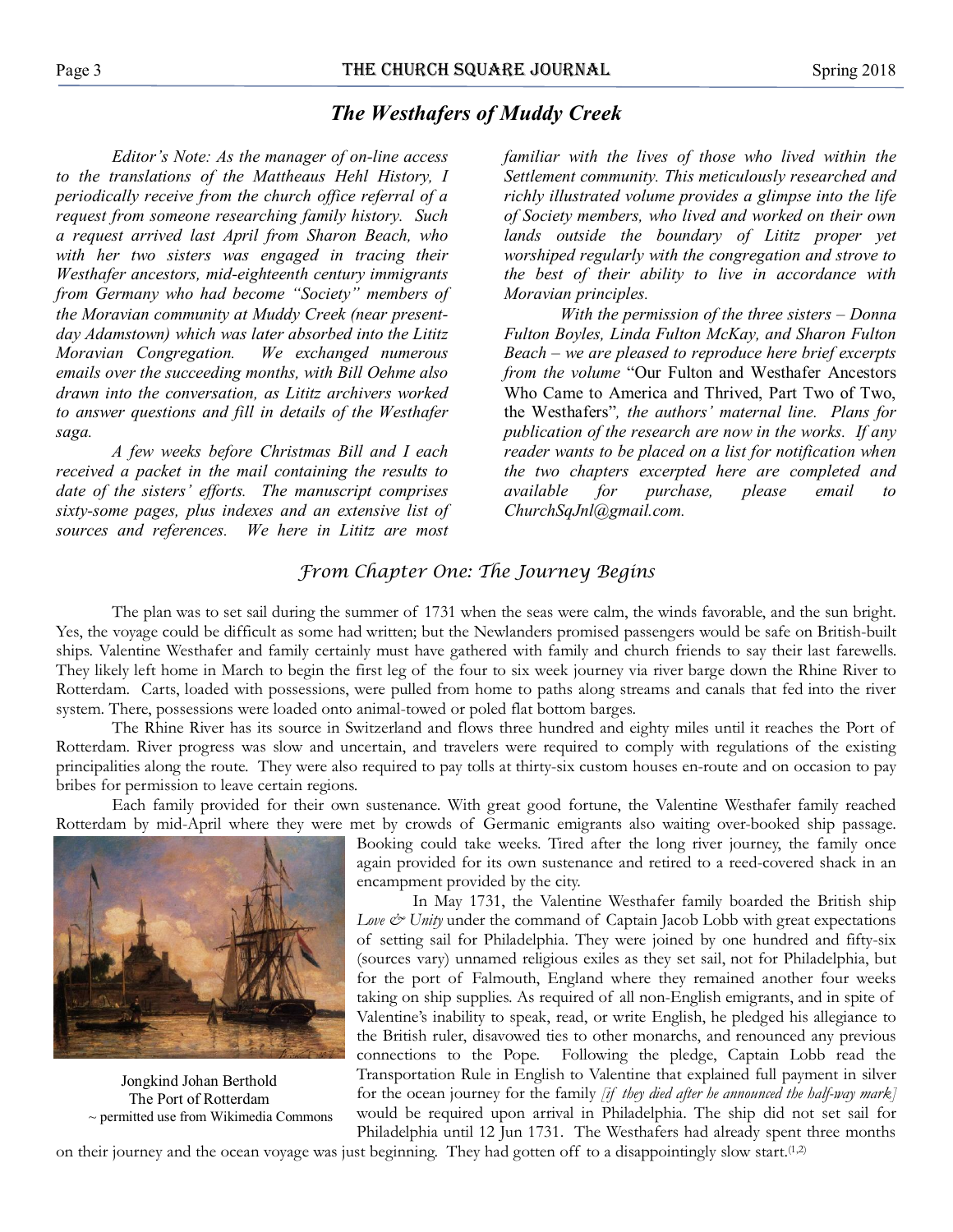After surviving the notorious disaster aboard the Love and Unity, by the mid-1730s Valentine and Christina Westhafer had settled at Muddy Creek in Cocalico Township (now East Cocalico Township), Lancaster County, established a homestead, and begun to raise a family.

# From Chapter One: The Westhafers Join the Moravian Congregation

During the 'First Great Religious Awakening" that spread through Colonial America in the 1740s, congregations and parishioners sought ministers who would respond to their emotions and promise Salvation. (It is possible that Valentine met Count Zinzendorf on a religious pilgrimage to Herrnhut in Saxony prior to his coming to America.) Valentine and Christina Westhafer were among those in Lancaster County who sought to join a denomination that would lead them to live a more perfect life. Ordained ministers of the Lutheran and Reformed faith were few in number and had many congregations in Pennsylvania and surrounding states to monitor. They had to rely on those uneducated in official church doctrine, such as non-ordained lay leaders, self-appointed teachers, and roving ministers, to minister to church members country-wide, often causing trouble and strife.

This was the case in 1734 when Rev. John Peter Mueller, itinerate preacher at Muddy Creek, came under the influence of Seventh Day Dunker doctrine and was forced to leave Muddy Creek because of his contrary beliefs. His exit was dramatic as he gathered adherents to the home of a sympathizer and publicly burned thirty-six Lutheran and Reformed devotional books. The congregation sent pleas for help through Rev. Boehm to the Dutch Reformed Church in Holland as Muddy Creek was under their jurisdiction as a mission church. In 1742, Rev. Boehm and Rev. Weiss again appealed to the Church in Holland concerning confusion arising from the many sects with competing beliefs which were leading Lutherans and Reformed members astray.

This was especially true of Count Zinzendorf of the Moravian faith. Confusion continued in 1743 as Rev. Jacob Lischey (1719-1780), our sixth great-grandfather, was called to the pulpit to preach at Muddy Creek and to eighteen other "preaching places." Some in the congregation called him a "Zinzendorfer" with Moravian beliefs, and he was asked to leave in 1745. After he left, Rev. John Conrad Templeman was called to stabilize the congregation; to have the "Moravian Schoolhouse" (built during Rev. Lischey's ministry) returned to Union Church ownership; and to initiate the building of a second church at Muddy Creek to be made of stone with tile floor. Throughout the next decade, the Moravian Church, under the charismatic leadership of Count Nicholas von Zinzendorf of Saxony (Germany), grew in membership and began to establish communities in England and America.

Although early records of settlement are often scarce and conflicting, the record is clear that Valentine and Christina Westhafer joined the Moravian faith in 1746. It seems likely that the Westhafer home was a "preaching station" where Moravians living in Muddy Creek, or in the surrounding settlement, received church services. Valentine and Christina transferred membership from Muddy Creek to the newly formed Warwick Country Congregation in 1749. That Congregation merged with the Lititz Moravian Congregation in 1759. Those members who chose to remain on their own lands, outside of the Lititz Moravian Congregation closed settlement, were regarded as "society members."…. Valentine and Christina, along with hundreds of their friends, family and neighbors were "awakened" by Count Zinzendorf's dynamic oratory and by his message of "Christians living together in love and harmony."(3)



Valentine and Christina Westhafer's original tract, with an overlay showing current roads. ~ provided by Historical Society of Cocalico Valley, Ephrata, PA

# **Chapter Two** recounts the life of Valentine and

Christina's son Conrad, a master wheelwright who served the Continental Army as quartermaster for nine years during the Revolutionary War. Details of his Last Will and Testament witness to his faith and his deep concern for his family.

Conrad's Last Will and Testament (copy archived) gives insight into his devotion to the Moravian faith, to his beloved wife and to his family. Recognizing that his health was failing (and that his wife could lose her rights to property ownership, and his underage children might lose their inheritance), Conrad Westhafer wrote his Last Will and Testament in German on 30 May 1804, six months before his death. Also, he wanted to make certain that all his children were treated equally. Knowing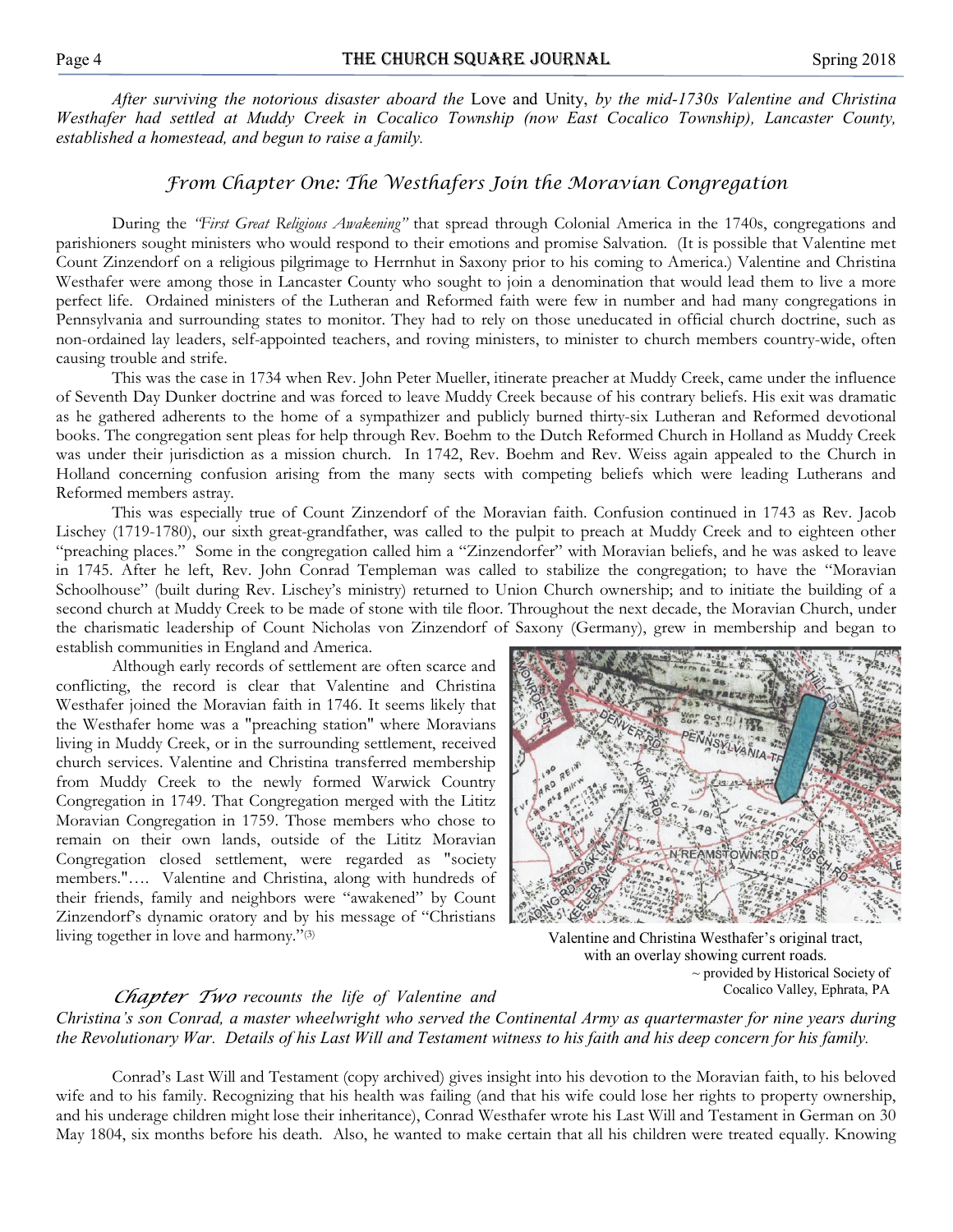that he was in poor health, yet sound of mind, Conrad affirmed his Moravian faith in recognizing God's creation of his Soul, and placed his body in the hands of God to be buried in a Christian Manner.

He further directed that all outstanding debts and funeral expenses be paid by his estate; that his beloved wife Catharina would not "lose her Widow's Seat in my House...as long as she remain my widow;" that grandchild Elizabeth (daughter of Jacob) care for his widow in her home for a sum of thirty-three pounds fifteen shillings money; and that for his underage children, William (age 19) and Sally (age 16), each get a "good bed as all my other children have gotten theirs." Conrad further ordered that after Catharina's death his estate should be sold at public venue, and that the earnings were to be divided in nine equal parts for his surviving eight children (Leonard, Abraham, Conrad, Jr., Gottfried, William, Elizabeth (now Kreiter), Catharina (now Oppelt), and Sally) with the ninth part paid to the four grandchildren of his deceased son Jacob after each came of age.

At his death, it would appear that Conrad was financially comfortable with sixty acres of land, a barn and stable, a home, a spring house, a wagon shop, and an outhouse. The Pennsylvania, U.S. Direct Tax Lists of 1798 from Warwick Township shed light on the improvements Conrad had made on his plantation. His earlier log dwelling gave way to a twostory stone dwelling (30x26) with twelve glass-paned windows and a ten-plate wood stove for cooking and heating. The addition of a stone spring house (14x12) for cooling of perishable foods and the addition of an outhouse to cover his cesspool were great modernizations at the end of the 18<sup>th</sup> Century. The value of Conrad's plantation had risen from 170 pounds sterling in 1783 to a value of \$600 (and a one-time tax of \$690.30) in 1798. *(U. S. Currency was changed from being based on the* British pound sterling to United States dollars and cents in 1793.] ….

It is interesting that Conrad specified in his will that Catharina should have ownership of a number of valuable household objects, new to the period, but of great use. The "ten-plate iron stove" was a 1769 upgrade from the six-plate iron stove produced by Baron Heinrich Wilhelm Stiegel at Elizabeth Furnace (where Conrad did his apprenticeship). The four additional plates inside the stove's exterior structure housed the first oven that made baking and roasting indoors possible. It led to the demise of the outdoor bake oven. Modifications to the stove's top surface allowed stove-top cooking for the first time. The stove warmed the first floor living areas, and it was a more economical use of firewood. With stove pipes running through to the roof, the second story was heated as well….

Conrad gave Catharina "two beds and bedsteads" and he gave a "bed" to each of his children when they came of age. The gifting of beds (feather mattresses) and bedsteads (bed frames) seemed to be a strange gift for one's family until it was realized how important comfortable and warm bedding had been for our ancestors, and how difficult it was to obtain even before they emigrated to America. If you were not fortunate enough to inherit one, you needed to buy fifty pounds of hand-plucked goose or duck down and a linen bag to make one yourself. The bed cover, rubbed with wax or soap, made it impermeable to moisture. For added comfort, this bed was placed on top of a bottom straw mattress. Beds, blankets (known as duvets), and



Conrad Westhafer's grave stone in God's Acre ~ photo by William J. Oehme pillows stuffed with down, took long to fashion, were very expensive, required diligent care, and were expected to last for generations....<sup>(4)</sup>

Conrad Westhafer died on 25 Oct 1804 and was buried in God's Acre [behind the Moravian Church] in Lititz, Lancaster County, Pennsylvania…. Anna Catharina Heil Westhafer lived another ten years and was cared for by her granddaughter, Elizabeth Westhafer (1797-1888), daughter of Catharina's deceased son, Jacob Westhafer (1767-1800). Catharina died on 4 Feb 1814 and also was buried in God's Acre.

~ Donna Fulton Boyles, Linda Fulton McKay, and Sharon Fulton Beach

<sup>(1)</sup>EyewitnesstoHistory.com. *Passage to America*, 1750.<br><sup>(2)</sup>National Archives, Foundary Opline, *The Paletines*,

- <sup>(2)</sup>National Archives. Founders Online. The Palatines' Appeal, 15 February 1732.
- <sup>(3)</sup>Wright, F. Edward. Lancaster County, Pennsylvania. Church Records of the 18th Century. Volumes 4 & 5. Colonial Roots - Lewes, Delaware. 2011.

<sup>(4)</sup>Lancaster County Archives, Lancaster, PA. Conrad Westhafer German Will and Translation, Probate, and Letters Testamentary for Conrad Westhafer and Letters of Administration for Anna Catharina (Heil) Westhafer. Brian Klinger, researcher.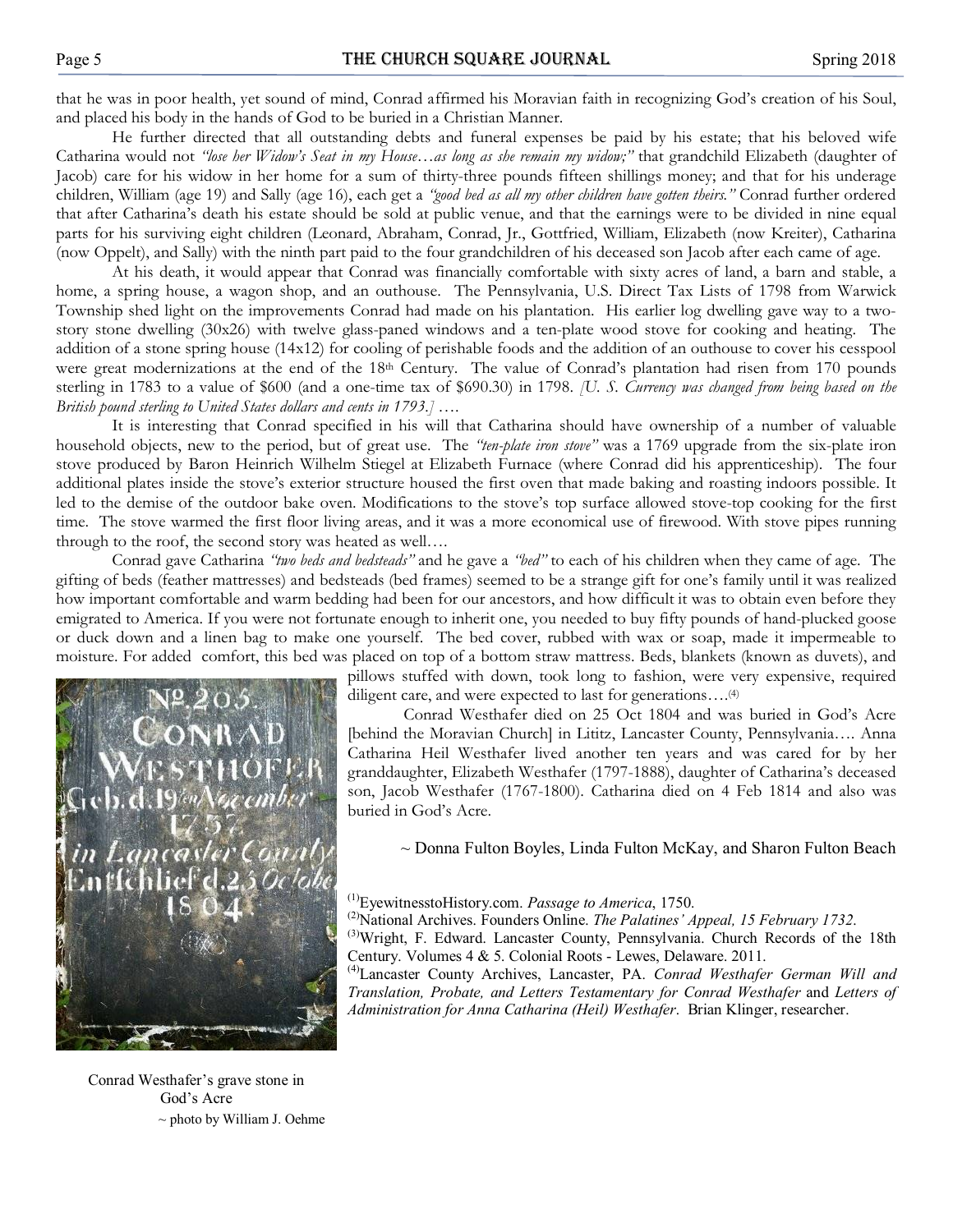# "What Would Zinzendorf Do?" Newly Re-Discovered Treatise Offers Suggestions Regarding Musical Performance

#### Part I: Introduction of Franke's Remarks and Discussion of Points #1-6

As reported in the last issue of this publication (see "Learning German Script: Deciphering the Code to Discover Historical Treasures"), a small innocentlooking beautifully handwritten document, displayed for years in a glass case in the Music Room of our museum, has recently been re-discovered, transcribed, and translated. Through the generous support of the Lititz Archives Committee, a full academic translation of this document was completed in December by Rev. Dr. Roy Ledbetter, familiar to our congregation through his work on our Hehl "History of Lititz" (Ed.: referred to in previous issues of the CSJ as the Hehl Diaries). As of now, this rare document, entitled Etliche Anmerkungen unser Singen und Spielen, Melodien und Choral-Buch betreffend (Several Remarks Concerning our Singing, Playing, Tunes, and Chorale-Book), hereafter simply referred to as Remarks, is seemingly a one-of-a-kind find! Even after extensive international searching, another copy of this treatise is yet to be found.

How this document from Herrnhut, Germany, arrived in Lititz is still a mystery. The author, Johann Friedrich Franke (1717-1780), never visited here; most likely, an early pastor probably brought this document from Europe. Franke joined the Moravian community in Marienborn, Germany, in 1739 and, in March 1746, became Schreiber [secretary] for Count Ludwig von Zinzendorf, a position he held for seven years. After an approximate three-year hiatus, Franke worked for Zinzendorf again in 1756, as Schreiber…und bedient den Gemeingesang und die Musik [secretary and a director of sorts for the singing choir and the music]. Just over four and a half years later, on May 9, 1760, Zinzendorf died. Given Zinzendorf's prominence as a Moravian bishop and his tremendous influence in shaping the practices of the renewed 18<sup>th</sup>-century church, Franke's special position within Zinzendorf's inner circle is noteworthy. The year after Zinzendorf's death, in April 1761, Franke arrived in Herrnhut; and, in March 1763, wrote the Remarks treatise featured in this article. The manuscript's distinguished author and his unique perspective, the detailed description of music education and church music performance during and immediately after Zinzendorf's influence, and the specific nature of the inherent musical content make this a very significant document indeed.

Remarks entails a list of twenty-one points presented in Franke's distinctive voice and is meant to remind Moravian congregations how to encourage and achieve greater uniformity in the singing of chorales

(Melodien). His words are intended to augment the recent printing of chorale-books and other means to notate and publish music used for services, including Johann Daniel Grimm's manuscript chorale book

Chief Quannolingue<br>Malavian and Milan,<br>Malavian and Choral - Sinf Culmanica 1. Days nius Vanding informe Minto. vinu que vill convier moifle, fabe al. lief. Jafer far zu bakontan gafügte, gan abar worf folgonish chong gi avive, aman nolfig gufinnan caong zu ann. gangfulufun fomm lan dar Grond füreles chigming aller unfun Currelay Cinquanifa allas impars non zu manga Gringan carnalu nift mefr nofaltan warran. Was in Gunning , we nine and now all ilia daulys, in Multin, Pracfail nimual gafast fabru, savon inine fin nift luist jamane abbringon.

First page of J. F. Franke's "Remarks"  $\sim$  photo by Jeffrey S. Gemmell

compiled in 1755, the London hymnal(s) printed in London in 1754-55, and Christian Gregor's work to arrange "Psalms" begun in 1754, eventually resulting in his 1784 Choralbuch. The physical size of the original pamphlet is small and unimposing. The old German script is meticulously written and very clear, as one would expect from a professional scribe. Yet the content is voluminous, rich and full in meaning, and requires fourteen double-spaced pages to accommodate the English translation.

The purpose of this article is to share an accessible, reader-friendly summary of the main issues addressed by Franke in his Remarks, to be offered in installments over the next few issues of CSJ. Plans are underway for a formal, academic publication in a scholarly journal of the entire translation verbatim, but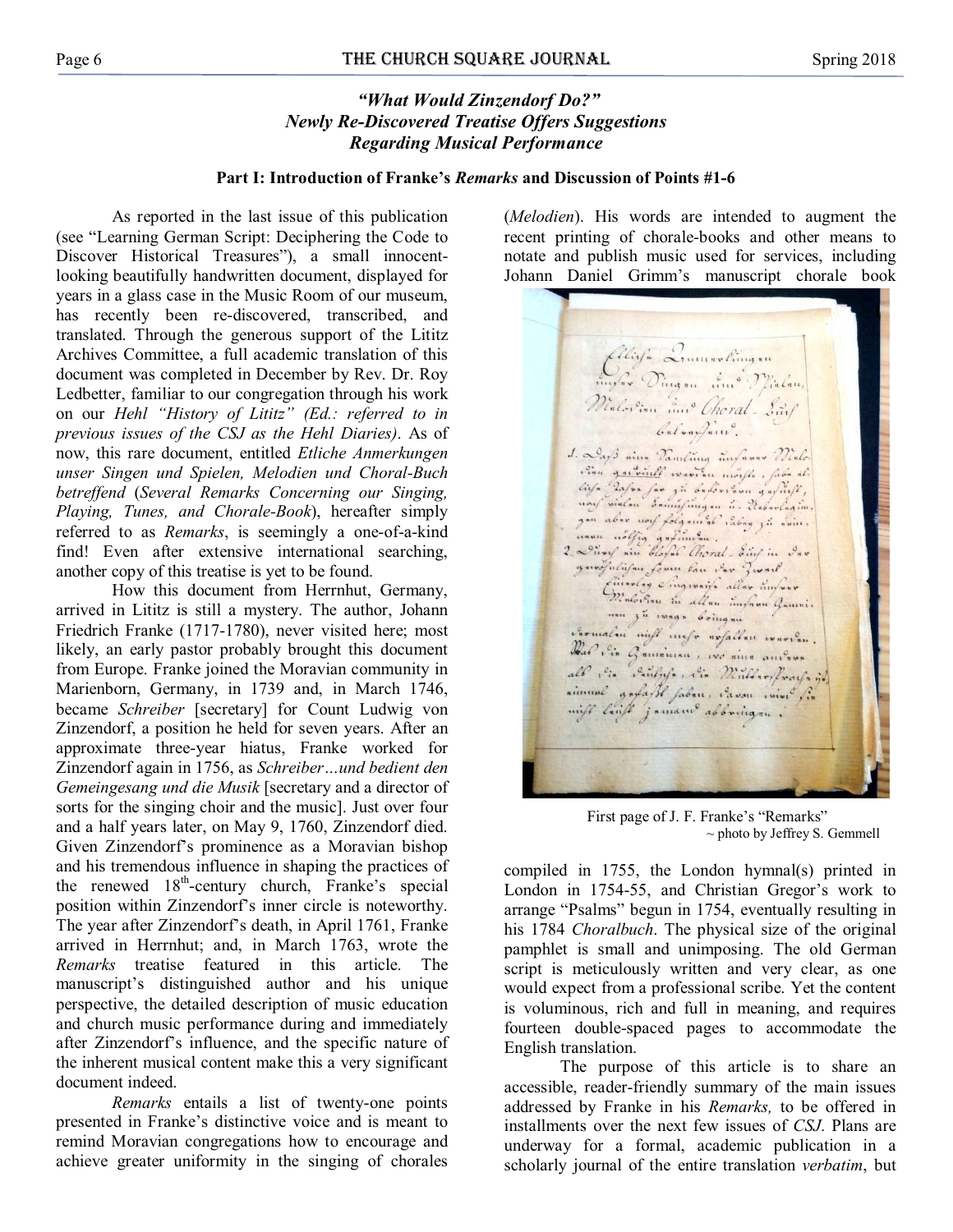until then, all are invited to peruse Ledbetter's translation in our museum and archives. As Director of Music Ministries, I am intrigued by Franke's suggestions and have certainly taken his recommendations to heart in how I currently minister to our congregation musically. Even though Franke's words are 255 years old, and

common sense is required in balancing his performance suggestions with our modern sensibilities, especially regarding articulation, tempo, dynamics, and timbre, it is refreshing how instructive and inspiring Franke's words are today.

Points #1 & 2 explain the purpose for Franke's "memo" as paraphrased above: mainly to promote a more unified performance of church music among Moravian congregations. I believe this document was meant to provide solid musical guidance at a critical time of the renewed Moravian Church. There seems to have been a crisis of leadership within the church, and serious questions were considered about how the church would proceed after the death of its most prominent leader, Count Nicholas von Zinzendorf, referred to as "Disciple Z" by Franke. Point #3 explores the role of the Vorsänger [fore-singer] in teaching German congregations various versions of the chorales, a problem he believed was only partially solved by the publication of chorale-books. Inherent problems in creating artistic unity, i.e., lack of expertise among foresingers or that organists *could only do it with difficulty or slowly*, suggests to Franke that

another method must be found to produce relief and help for our Congregations, so that the precious gift that God has granted to us to sing and play to Him may be preserved in the future with thanksgiving and made secure from loss and harm according to the nature and dignity of the matter.

Point #4 addresses those who might consider themselves to be non-singers and how one should still participate wholeheartedly in services. He emphasizes that as

With all memoranda about singing, I take for granted that the voice of a Child of God, no matter how bad it is and not suitable to singing alone, if a person is aware of his shortcoming, it will certainly not ruin singing in a service. For if everyone is aware of his own shortcoming, than it can not be otherwise, than to sing more simply and softly. And then the least humming from such hearts will certainly contribute as much to the quiet and soft murmur to the chief part of our liturgy, as the smallest little lamp helps to make [the darkness] bright. [Underlining is as in original.]

# Point #5 continues with

All disharmony or dissonance in singing comes only from the failure to recognize shortcomings or even the conviction of just the opposite. In this it is difficult to act with grown-ups but, conversely, easier with children....

He suggests this will be demonstrated in the points that follow. Such an emphasis on educating children and youth, in musical matters and otherwise, is a very Moravian concept and a regular priority in all the early communities. In Lititz, for example, this practice is reflected in the founding of the Boarding School for Girls in 1746, later renamed Linden Hall, and the highly successful Beck School for Boys, competently led by John Beck from 1813-1865. The role of music education will be a common theme in future installments of Franke's Remarks.

Point #6 again addresses the *Fore-singing Brethren*, a term which in this context suggests that these individuals were responsible for leading the congregation through their own singing. Perhaps they would sing a line of a chorale first and have the congregation echo them; this was a common practice in the American colonies at that time and is known as "lining out." Whatever the case, it is these singers to whom Franke is addressing in his Remarks in an attempt to establish a consistent way of singing chorales.

If in the meantime all of the Fore-singing Brethren would agree together never to sing too loud or too fast, they will find that this is the only means infallibly to prevent all the otherwise unavoidable and prevailing shortcomings and defects. They would make this thus to be the rule and anything else would be the exception, e.g., when the Liturgist sings something which is unknown to the Congregation or changes the words or even sings by himself. [Underlining is as in original.]

Thus, hymns were to be sung at a moderate dynamic (volume) and tempo (speed), unless the worship leader was presenting something unfamiliar, or singing different words to a familiar tune, or singing a solo, in which cases, perhaps, a louder voice would be necessary or a somewhat slower tempo would be used.

Our discussion of Franke's Remarks will continue in the next issue of the CSJ.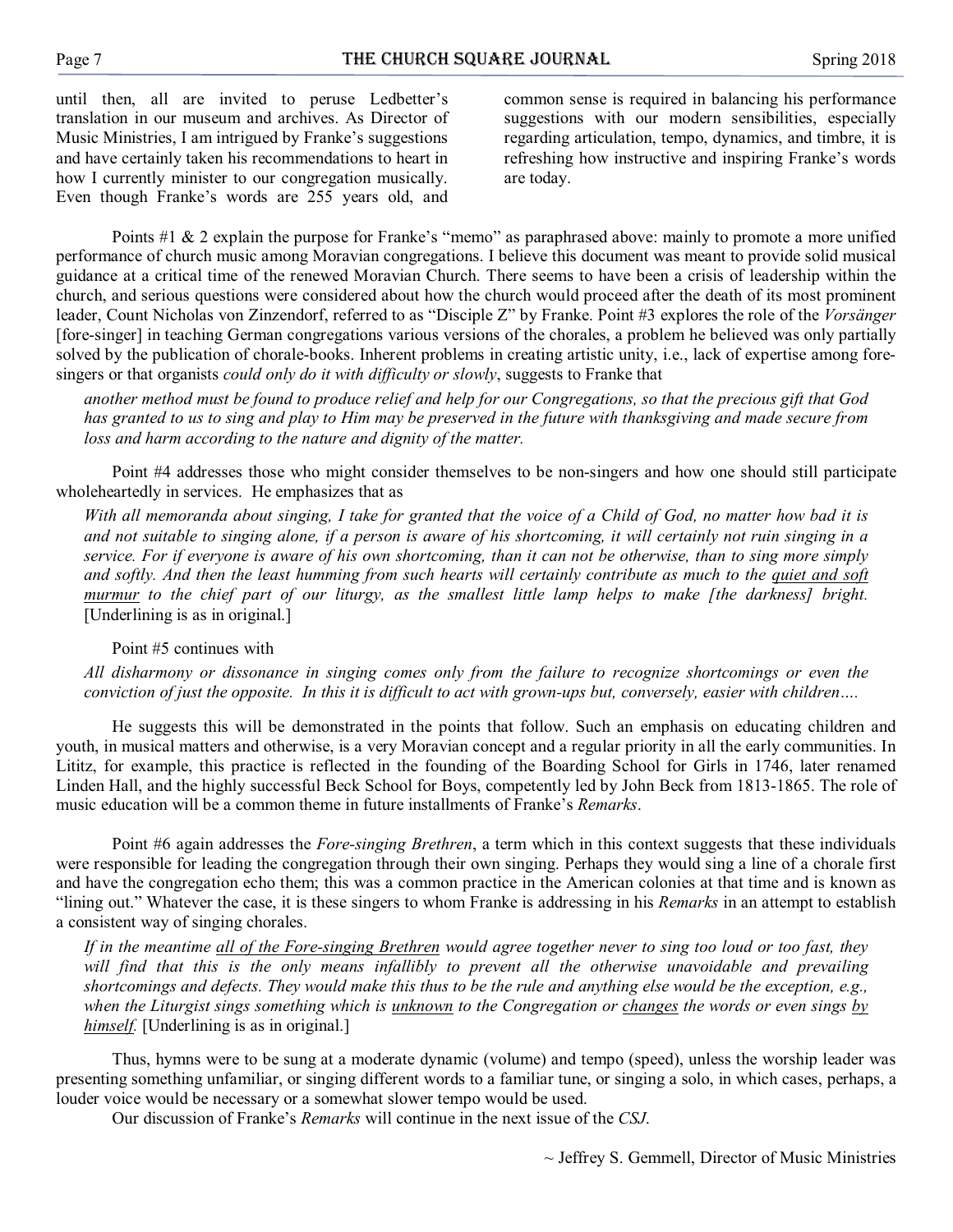# Runaways: Marriage and the Lot in Lititz, 1793

The Fall 2017 issue of The Church Square Journal published a letter that Andreas Albrecht, Jr. in Lititz wrote on October 4, 1793, to John Gambold in Salem, North Carolina. In his gossipy letter, Albrecht reported that two men, Conrad Bremer (1774?-1830) and Christoph Koenig (1745-1805), were unhappy in the single brothers' house. Albrecht did not specify the source of Bremer's dissatisfaction but noted that Koenig was upset that "he can't get a wife." At this time marriages in Moravian communities had to be approved by the lot, a process that made individual choice—or even parental choice—largely irrelevant. The diary of the Lititz single brothers' choir, excerpts of which we print below for the first time, confirms that Koenig's complaint centered on the marriage lot. Indeed, the diaries reveal that several single men chose to ignore the strict control that church authorities tried to exercise over the sexual lives of all church members, in particular over when they could marry and whom they could marry.

Bremer was a young man in 1793, probably not yet twenty; Koenig was nearly fifty and had never married. Yet it seems that they had shared their complaints and arrived at a common solution. The two men left the choir house together one night, traveled to Lancaster, and got married. Koenig married a Lancaster widow, but Bremer—more problematically—married a woman from Lititz, Magdalena Cassler (1763-1799).

Bremer's marriage troubled authorities most because it indicated that an improper familiarity had existed between the two while both were living in Lititz. This impropriety, moreover, implicated Cassler's family, since authorities believed that the Casslers had welcomed Bremer into their home and thus encouraged the relationship. Authorities decided to exclude the Casslers from the congregation (a serious step that would require them to reapply for membership in the church) until they expressed heartfelt regret—and they threatened that they would force the family to leave the community altogether if the parents permitted their daughter, or her new husband Bremer, to visit their home in Lititz.

The diaries give some sense of Moravian authorities' intelligence networks. Authorities in Lititz— Johann Andreas Huebner (1737–1809), the bishop in Lititz, and Ludwig Strohle (1767-1827), who had taken up his position as supervisor of the single brothers only a few weeks earlier—may have been surprised when Bremer and Koenig disappeared: but they were not surprised by the illicit activity itself. Authorities were aware that Bremer had been visiting the Cassler home and had warned both parties to stop. Authorities knew as well about another illicit relationship and decided that,

given the recent events, they would issue a stern warning to the single brother at risk—who happened to be Andreas Albrecht, Jr. (The diarist stated that Albrecht's connection was with a daughter of Ludwig Gutjahr [1757-1804], a farmer, but he had married only in 1784 and his daughters were not yet five years old in 1793. Perhaps the diarist meant Elisabeth [1774-1846], a daughter of Gottfried Frederick Gutjahr [1753-1815], or Elizabeth [1776-1835], a daughter of Johann Georg Gutjahr [1751-1837]) Other single men seem to have transgressed as well, since authorities expected not just Albrecht but also John Phillips (b. 1769) to refrain from communion due to "objectionable conduct." The diaries reveal, above all, that individual brothers were finding ways to break the rules that everybody understood clearly.

The single men in Lititz were not the only ones frustrated by the marriage lot at this time. Elisabeth W. Sommer has found the same resistance in Herrnhut and Salem in the 1780s and 1790s (see Serving Two Masters: Moravian Brethren in Germany and North Carolina, 1727-1801 [2000], 95-109). Several synods during these decades debated whether to insist upon the marriage lot, recognizing that, especially in American congregations, it was causing difficulties. Yet each synod reaffirmed that the lot must be used to sanction all marriages. The 1789 synod did allow exceptions to the process in town and country congregations, but settlement congregations such as Bethlehem, Nazareth, Salem, and Lititz were required to continue to use the marriage lot. These decisions, as Paul Peucker has shown, drove many young people away from the



Coconut shell with goose quills, believed to be used for the lot in the Lititz Moravian Brothers' House ~ photo by Tom Wentzel

congregation. In Nazareth from 1809 to 1817, for instance, "twenty individuals le[ft] the Nazareth congregation because they could not get church approval of their marriage. During the same period, nineteen church marriages were performed" ("The Haube Revolt: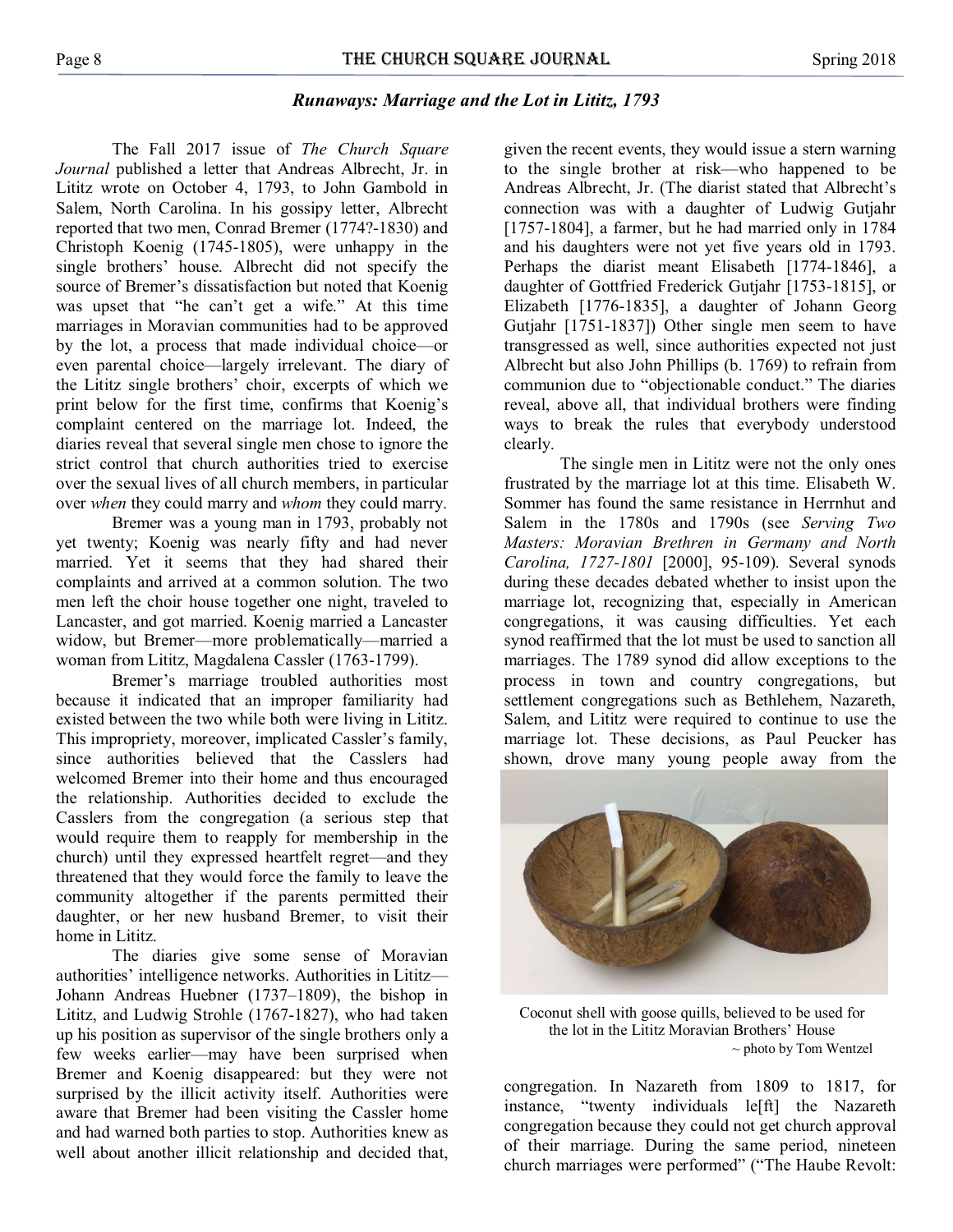Conflict and Disagreement in the Moravian Community of Nazareth, Pennsylvania, 1815," Journal of Moravian History 15, no. 2 [2015]: 155). The use of the lot persisted in these settlement communities, including Lititz, until 1818.

Finally, it is worth noting that these diary entries reveal that tensions over the marriage lot disrupted the community in diverse ways. Christoph Koenig's departure, for instance, meant that authorities had to find somebody to take over the several roles (including night watchman and medical helper) that he played in Lititz.

Desperate inquires to Bethlehem and Christiansbrunn turned up no eligible candidate.

The Diary of the Lititz Single Brothers' Choir is at the Moravian Archives, Bethlehem (Lit SB 1-3). The entries should require no annotation (except the few glosses in brackets) beyond what this short introduction has offered. The diary entries below have been translated by Edward Quinter, who has worked extensively with Kurrentschrift (the German script that eighteenthcentury Moravians employed) and taught Pennsylvania German at Kutztown University.

# Excerpts from the Lititz Single Brothers' Diary

Tue 15 October 1793. Waking up this morning we learned to our disappointment that Single Brother Conrad Bremer and Christoph Koenig left here last night in secret without informing anyone of their plan. Lately, they both had been exhibiting worrisome tendencies, especially Br. Bremer. He has now left with Magdelena Cassler from here and their whereabouts are unknown. Bremer has spent much time as of late at the Casslers, establishing an acquaintance with their daughter. We have spoken earnestly with him about this, and also with her parents, as recently as last week. It was made clear to him that if he didn't give up this relationship and behavior, he would receive the *consilium abeundi* [order to leave the community]. But now since he has gone too far in this affair to give it up, and hasn't turned to the doctor to be healed with grace from the deeplyrooted damages he has undertaken, he has apparently decided it was more expedient to simply leave than to be sent away. This will likely also be damaging to poor Koenig.

Oh, have mercy on them, Jesus, dear Jesus! Search for them, these lost and confused sheep, as their good shepherd, until they are found!

At 11 o'clock Brothers Hübner and Strohle had a discussion with Andreas Albrecht. He had recently begun a relationship with Ludwig Gutjahr's daughter. Albrecht was seen with her on several occasions of late. He was implored in the strongest terms to give up this connection. This matter certainly cannot be considered of some minor significance due to the events that have already taken place earlier today, this flirtation with sin. He promised to do the right thing.

This evening we heard from Charles Chitty, who was in Lancaster, about the runaways. Bremer has married Magdelena Cassler and Koenig married a widow from the area by the name of Müller.

Wed 16 October 1793 The Aeltesten [Elders' Conference] held an emergency meeting in order to decide the fate of the Casslers. These parents bear much responsibility for what happened with their daughter and Bremer. In addition, over the past 20 years they have been consistently disobedient and have disregarded any and all reminders and warnings from the Arbeiter [worker, the Moravian term for pastor]. It was unanimously decided to exclude them from the congregation until such time when they can proclaim heartfelt regret and confess in a sincere manner. The situation was presented this evening before all the adult members at the Versammlung [service].This was a deeply emotional moment. It was also decided that neither Bremer nor Koenig nor Cassler's daughter would be permitted for whatever reason to visit their Chor houses. And if Casslers allow Bremer or their daughter to visit at their house, they could also expect to receive the *consilium abeundi*.

Fri 18 October 1793 Jacob Busch left with his brother from York to visit his friends and relatives in Bethlehem and Nazareth. Brothers Eggert and Strohle gave him letters to deliver for Christiansbrunn and Bethlehem. In those communications was the request for a possible replacement for Koenig's position within the community. Br. Strohle spoke for the first time today to the Single Brothers and the boys regarding Holy Communion. Many of them were enthusiastic about this, some even more than expected, but then there were some who unfortunately had little connection to God and love for the Savior. Brothers John Philips, Andreas Albrecht, Jacob Busch and Joh. Holder did not wish to participate this time. The first two would have been recommended not to join in due to their recent objectionable conduct, had they not been conscientious enough on their own to exclude themselves.

Fri 25 October 1793 Br. Busch came back from his visit to Nazareth and Bethlehem. He brought along some letters. We learned to our dismay that no one was located in Christiansbrunn nor Bethlehem who could come and assume Koenig's position here as night watchman, medical attendant, and so on.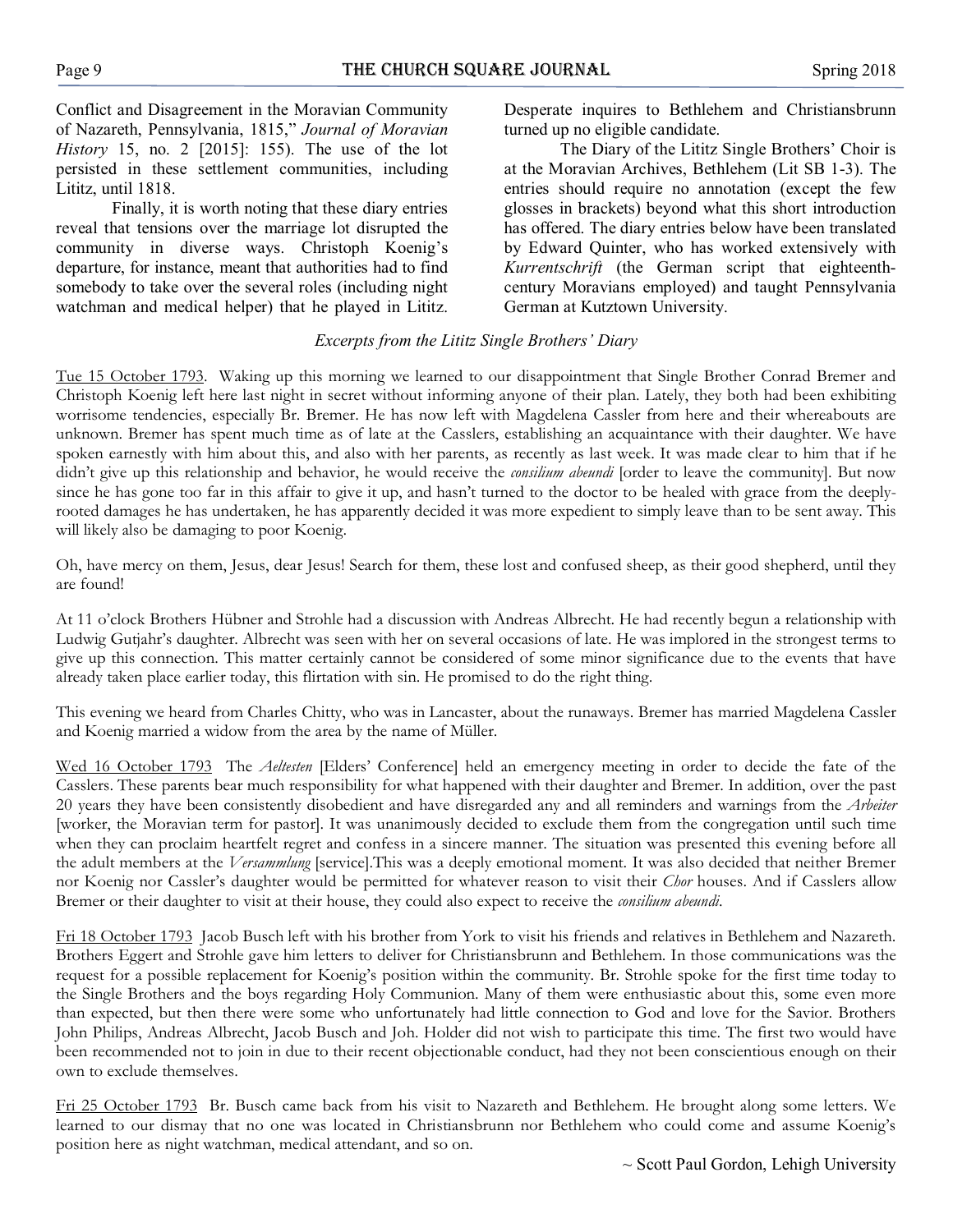# Stille Nacht

The final notes of the prelude fade into silence. The lights, already dim, are darkened. The whole sanctuary is suspended for a moment in quiet anticipation. Then from the choir loft come the soft organ notes of introduction, and a solo voice sings out the familiar words, "Stille nacht! Heilige nacht! Alles schläft, einsam wacht/Nur das heilige Elternpaar, Das im Stalle zu Bethlehem war/Bei dem himmlischen Kind! Bei dem himmlischen Kind!" The Christmas Vigil service at Lititz Moravian has once again begun, as it has for nearly one hundred years, with the beloved Austrian carol evoking the stillness and holiness of the night of Christ's birth.

Except that, as someone is sure to note every year, the words sung by the Lititz choir are not entirely familiar to those who know the carol in its original German. And the question is asked: Where did Lititz get the verses that open the Vigil services? Thanks to the many resources that now exist on line, this question can finally be answered with some clarity.

Joseph Mohr wrote "Stille Nacht" as a poem in 1816 while he was living in Mariapfarr, Lungau region of Austria. Two years later Mohr, by then assistant priest at St. Nicholas parish, Oberndorf, asked the parish organist Franz Xaver Gruber "to write a fitting melody for 2 solo voices together with choir and for accompaniment by guitar." The first performance occurred on Christmas Eve of that year, with Mohr singing tenor and Gruber singing bass.<sup>(1)</sup>

The poem consists of six verses, each of which begins with the words "Stille nacht! Heilige nacht!" Each verse contains six lines, with the sixth being a repetition of the fifth. By contrast, only the first of the three-verse version sung in Lititz begins with the "Stille nacht" text. All three verses do maintain the pattern of repeating line five as line six. In comparing the Vigil version with the original, we find that for verse one, lines one and two are alike while the remaining lines share a few words in common. Verse two of the Vigil version is, except for the first line, substantially the same as verse six of the original. The third verse in the Vigil ode has no equivalent in the original. $^{(2)}$ 

When I first researched the history of the Lititz Christmas Vigil almost ten years ago, sourcing our version of "Stille Nacht!" proved to be impossible. Thanks to the numerous resources that have been scanned and uploaded to the internet in the intervening years, it is now possible to show that the verses we sing date back at least to mid-nineteenth century Germany. The earliest reference I have so far discovered is Kinderbuch: für Kinder bis zum achten Jahre [Children's Book: For Children up to Age Eight], published in Tübingen in 1853. This hymnbook contains only two verses, but those texts correspond exactly to the first two verses as we know them. A decade later Zions-lieder Zum Schul- und häuslichen Gebrauche [Zions Songs for School and Home Use], printed in Munich, includes all three verses.

The Sunday School movement, which had begun in Britain in the 1780s as an effort to teach reading and writing to working children on Sunday, their only free day of the week, had by the middle of the nineteenth century become very popular in the U.S., where it was primarily focused on religious instruction. Sunday School materials, including specifically youth-oriented hymnals, were prepared and used widely both in denominational institutions and in independent Sunday School chapels. For German-speaking Protestants in the U.S., the three-verse version of "Stille Nacht" appears to have become the preferred text for inclusion in Sunday School hymnals.

The earliest found indexed in Hymnary.org was published in 1866 by the Amerikanischen Traktat-Gesellschaft [American Tract Society] for the Evangelical Church (now by multiple mergers part of the United Church of Christ). Both the German Reformed and the German Lutheran churches included it in their Sunday School hymnals of 1876, and the



"Stille Nacht! Heil'ge Nacht! from the 1866 American Tract Society hymnal ~ scanned image from hymnary.org

German Baptists picked it up for their 1898 songbook Frohe Lieder: eine Sammlung von Liedern für Sonntagschulen und Jugendvereine [Joyful Songs: A Collection of Songs for Sunday Schools and Youth Clubs]. In 1901 the General Conference Mennonites published Kleiner Liederschatz für die Schule und den Familienkreis [Little Treasury of Songs for School and Family]. During the intervening years several other youth hymnals also included what had obviously become the standard version of "Stille Nacht!" in German-language Sunday Schools of the day.

The most recent in this series is Heils-Lieder, eine Sammlung Geistlicher Lieder für Sonntagsschulen,  $\emph{Jugendvereine}$  [Salvation Songs, a Collection of Spiritual Songs for Sunday Schools, Youth Clubs] $^{(3)}$ , brought out by The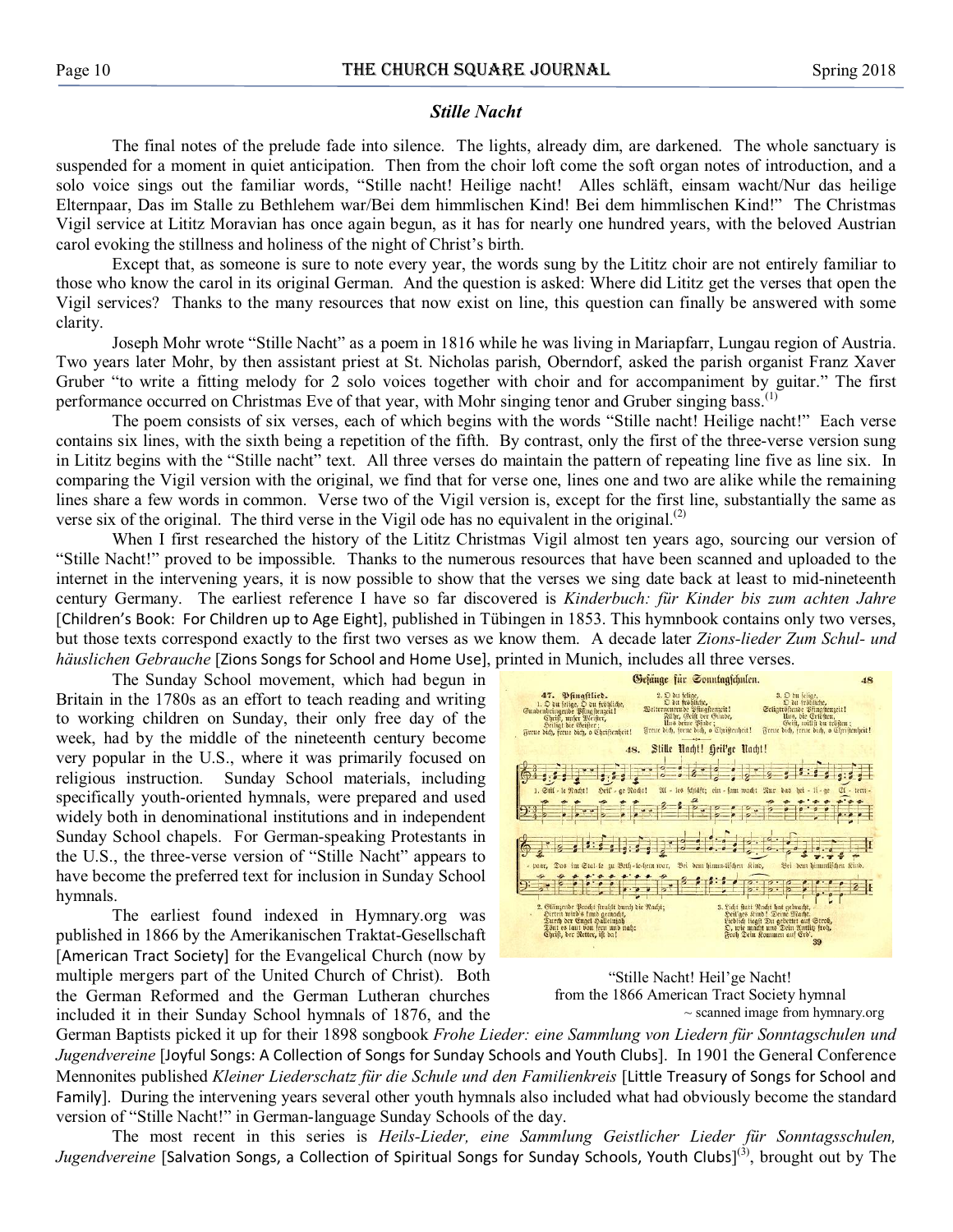Lorenz Publishing Company of New York in 1904. If I had to hazard a guess, it would be that this hymnal was the most likely source for the Lititz Vigil text. While the other hymnals in the index were all denominational publications, Lorenz was and continues to be a major source of printed music for the choirs and congregations of many different Christian denominations and thus would be more readily available to local Moravians. "Stille Nacht!" is not included in the 1896 Vigil ode but makes its first appearance in the undated ode which is calculated to have first been used during the second decade of the 20<sup>th</sup> century. Thus for a century or more what started as a children's version of "Stille Nacht" has called worshipers at Lititz Moravian to celebrate the birth of the Christ child.

 $\sim$  Marian L. Shatto

(1) http://www.stillenacht.at/en/origin\_song.asp

- <sup>(2)</sup>http://www.stillenacht.at/en/text\_and\_music.asp
- $^{(3)}$ My thanks to Anne and Tom Wentzel for translations of the titles.

#### Continued from back page:

Gold might have helped some miners, but the revelation drove Sutter into poverty, as thousands of people swarmed over his land, stole his livestock, tools and supplies, and ruined his ranch.

So in 1871, Sutter and his wife moved to Lititz with their three grandchildren, whom they promptly enrolled in the fine schools of Lititz. He also wanted to be near Washington, DC, as he fought with Congress for some type of compensation for his ruined lands and for the considerable expense that he had incurred while quartering U.S. troops at his fort. At his death a special exception was made for Sutter to be buried in God's Acre, since he was not a Moravian. Eventually, he was honored by the U.S. government with a stone memorial. The marble supplied by the government for Sutter's memorial came in seven-foot slabs. Sutter's granddaughter adamantly protested that Sutter would not have wanted his memorial to interfere with the lovely, peaceful resting place of God's Acre, as all the other stones were lying flat. A compromise was reached so that six feet of the stone was buried below ground, leaving only a one-foot-high marble perimeter surrounding his grave. The actor portraying Sutter (Tim Hartel) said he was pleased by his granddaughter's decision, since his California land had been shamefully overrun by trespassers. Some things do live on. "They named a hotel after me," he said. "It's still standing in the center of town at the corner of Main and Broad Streets."

The guides (Cory Van Brookhoven, Bob Turgyan, and Ann Watson) related the history of The Brothers' House, built in the late 1750s. During the Revolutionary War the building was commandeered as a makeshift hospital for Colonial soldiers, by order of Gen. George Washington. Wounded soldiers from the Battle of Brandywine soon filled the house, which became overcrowded and prone to unsanitary conditions, leading to camp fever which caused many a soldier's demise. Between December 1777 and August 1778 more than 100 soldiers died in the temporary military hospital. In the present day, groundskeepers, guards, and others have reported seeing and hearing strange occurrences and sounds coming from the Brothers' House. According to former sextons at the church, "There are a lot of tales having to do with the Brothers' House." The third floor is said to be especially haunted. Electric candles put in the windows of the third floor during the Advent Season get moved or flicker or have even been unplugged by unseen hands.



Surprise!

Lastly, the group was escorted to a most unusual place to finish the tour, a place where a lot of "business" is finished, the privy behind the Moravian Mission Gift Shop. The guides explained to the group that outhouses were a common sight in early Lititz and that sometimes families would actually share one with the neighbors. When the guide opened the door to show the inside, they were surprised to see Mammy Schroeter (portrayed by Janet Smedley) using the facility. She let out a scream, then talked to the group about how the neighborhood children had a nickname for her: "Two-story Mammy." She was so big that she had to have the town carpenter cut the seat a little bigger to accommodate her larger size.

Scripts and stories for the "departed souls" were researched and written by Bill Oehme, Cory Van Brookhoven, Donna Olah, and Tom Wentzel. A shorter version of this report was prepared by Marylouise Sholly and appeared in the November 8, 2017, issue of the Lititz Record Express. Photos are by Donna Olah and Cory Van Brookhoven. The Lititz Moravian Archives Committee and the Lititz Historical Foundation thank all who attended for their support of Lititz History.